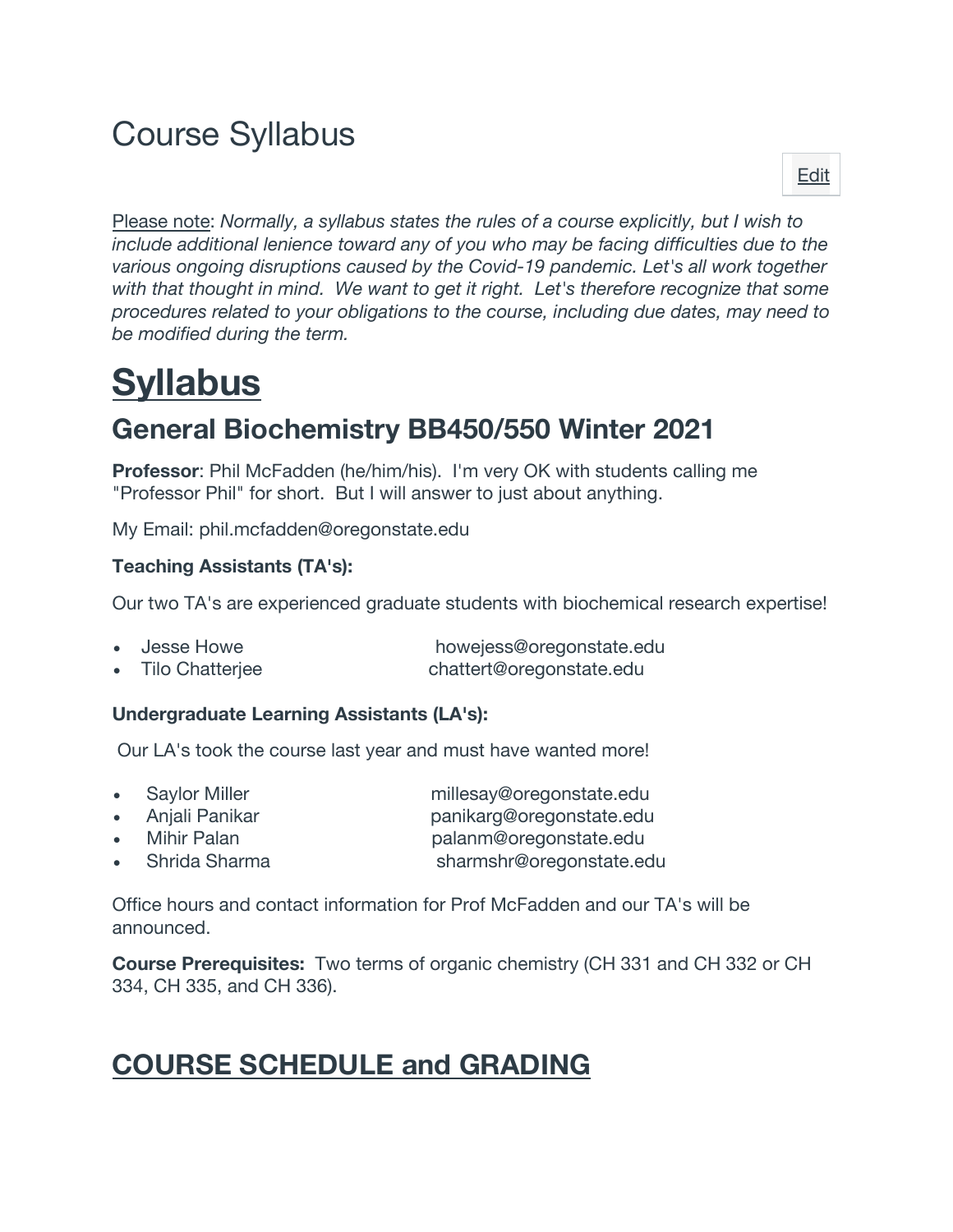**Lectures by** Prof McFadden will be held by Zoom, MWF at 9am to 9:50am Pacific Time. The Zoom link is given below as well as in the Zoom sidebar of your Canvas pages.

#### Zoom lecture link:

GENERAL BIOCHEMISTRY (BB\_450\_X001\_W2021) Every week on Mon, Wed, Fri, until Mar 12, 2021 (Except for MLK Day!) https://oregonstate.zoom.us/j/99876839058?pwd=TEo5RDFka005OUdZVHFpRVNCQ 2d0dz09 (Links to an external site.)

#### Zoom Password: 7s992e

**Weekly recitations** hosted by our TA's and LA's will provide help in understanding language, concepts and relevant problem solving. Zoom links to the recitations will be announced. Recitations begin in Week 1 and will be offered all ten weeks of the term.

The course will be built from week to week as follows:

#### **Unit 1. Proteins**

#### **Includes Weeks 1, 2 and 3 which cover water, amino acids, protein structure and function**

*Main topics*: Protein and macromolecular behavior in aqueous systems. Relationship between pH and protein electrical charge. Amino acids and the peptide bond. Hierarchy of protein structure and folding. Experimental characterization of protein molecules. The 3D structures of keratin, collagen, myoglobin, hemoglobin and other representative fibrous and globular proteins.

#### **Unit 2. Enzymes**

#### **Includes Weeks 4, 5 and 6 which cover protein binding reactions, enzyme function, enzyme kinetics, enzyme mechanisms, and enzyme inhibitors**

*Main topics*: Saturable oxygen binding by myoglobin and hemoglobin, including subunit-subunit cooperativity. Substrates, products and active sites of enzymes. Thermodynamics of enzyme reactions. Enzyme kinetics and inhibition. Example mechanisms of enzyme catalysis, including protease mechanisms.

#### **Unit 3. Metabolism**

#### **Includes Weeks 7, 8, 9 and 10: Sugar metabolism, energy, and metabolic regulation**

*Main topics*: Carbohydrate molecular structure (assumes background knowledge from prerequisite courses in organic chemistry). Carbohydrate fuel metabolism, including glycolysis, gluconeogenesis, and the glycogen fuel reserve. Energetics of oxidative pathways. Energy capture by ATP and electron carriers. Reciprocal strategies of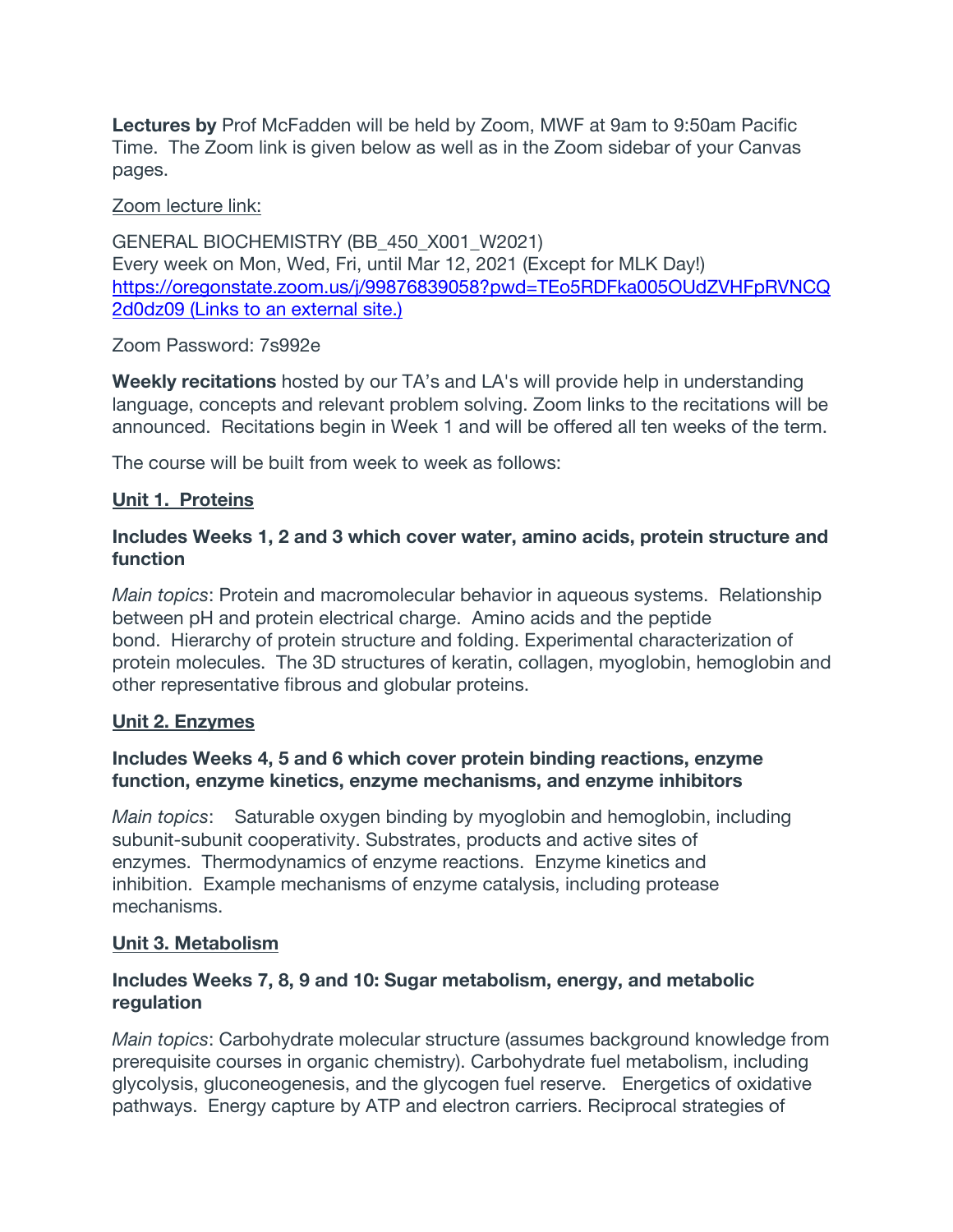catabolism and anabolism. Signal cascades in carbohydrate metabolism. Enzyme regulation by covalent modification, particularly by protein kinases. Enzyme-mediated signal cascades.

**Final letter grades**: Canvas quizzes that are closely tied to the MWF lectures and weekly thought questions will be offered to you every week. Your performance on those ten quizzes will account for *75% of your course grade*. Participation and attendance, homework and challenge questions from your weekly recitation will account for the other *25% of your course grade*.

## **LEARNING RESOURCES**

**Lecture notes:** Zoom lectures and the associated notes will be posted on Canvas. These notes will undoubtedly not include every detail of what I say, so I strongly suggest taking your own supplementary notes.

**Problem solving:** Thought questions (including verbal and numerical problems) will be posted on Canvas.

**Slack channels** for discussion will be available 24/7. Prof McFadden will visit his office hour channel on a regular basis. You can sign up and get to our Slack channels by accepting our invitation here (Links to an external site.).

**Recitation challenge problems** will be offered to you each week.

**Textbooks:** As references and source of figures and examples, we will refer to two free textbooks:

- 1. *Biochemistry Free for All* (2016) authored by Kevin Ahern, Indira Rajagopal and Taralyn Tan. You can find the latest formatting of the book here (Links to an external site.).
- 2. *Biochemistry, 8th Edition* (2015) by Berg, Tymoczko, Gatto and Stryer. You can read and even download the text as a pdf file of the 8th edition at this archive:

https://archive.org/details/JeremyM.BergJohnL.TymoczkoGregoryJ.GattoJr.LubertStry erBiochemistry 201802/mode/2up (Links to an external site.)

or if you prefer, you can borrow or purchase a copy of any edition of the Berg book, ranging between the 7th and the most recent (9th) edition.

## **EXPECTATIONS AND COURSE LEARNING OBJECTIVES**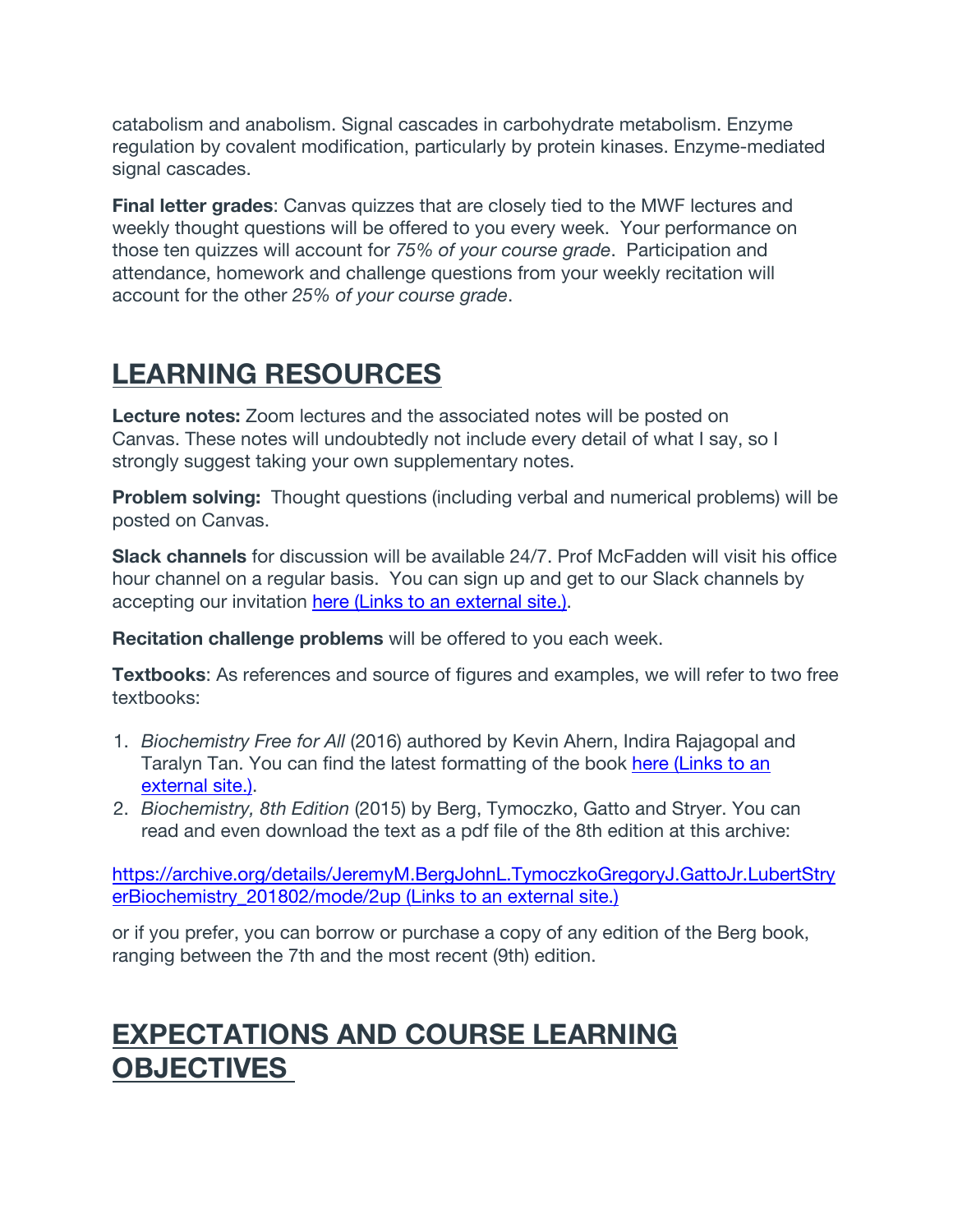#### **What are we looking for from you?**

We expect you to diligently study *vocabulary*, *concepts* and *problem-solving techniques* related to the science of biochemistry. A complex topic like biochemistry requires considerable advanced reading and studying prior to attending lectures and recitations. A determined effort to listen actively and then taking sufficient time to study afterwards to put all the strands together is what is usually required to master the material.

**What can you expect to learn?** (please note that these lengthy objectivess will be broken down into compact weekly learning objectives in the weekly Canvas modules)

- By the end of *Course Unit 1*you can expect to be able to draw the covalent structures of all the amino acids as they exist in water as well as to draw how they are chemically linked together in proteins and affected by noncovalent bonds of several kinds. You should be able to recognize and describe the main primary, secondary, tertiary and quaternary structural elements in any protein molecule displayed in standard formats such as those in the biochemical literature and in publicly accessible internet sources such as the protein data bank (Links to an external site.). You should also be able to identify which of the functional chemical groups of protein molecules affect their folding and their denaturation (unfolding) in the watery conditions of living cells. As a case in point for quantitatively relating structure and function, you will learn how to use the Henderson Hasselbalch equation, which describes pH buffering, to predict protein charge and functional properties as the pH of a solution is varied. You can expect to be able to explain in conversational terms to anyone with minimal technicalities the structures of kinds of protein fibers that are familiar to all (e.g. collagen of tendons and bone, keratin of skin and hair) or perhaps not so familiar (membrane proteins, taste bud receptors, antibodies, myoglobin, actin filaments, microtubules). Given the "purification behavior" of a protein by chromatography and electrophoresis, you will be able to draw conclusions and state important aspects of the protein's structure, including its mass as determined by mass spectrometry. You will also be able to sketch out the 3D structures of two globular proteins, *myoglobin* and *hemoglobin*.
- From *Course Unit 2*, you can expect to gain an appreciation of the machineprecision of protein function by conceptualizing both in language and in sketches how myoglobin and hemoglobin function as oxygen binding proteins. You will able to explain how hemoglobin function is dramatically tuned by subtle structural changes, including minor amino acid substitutions, subunit-subunit cooperativity, and the binding of small molecules such as carbon dioxide. you will learn to name enzymes and describe their catalytic functions. You will be able to quantitatively portray any enzyme reaction as a chemical interconversion between substrates and products, with modulation by activators and inhibitors. You will use *qualitative* rules-of-thumb to compare the catalytic power of enzymes. You will also learn to use formulas and constant terms (Km and Vmax) in a steady state kinetic model (the Michaelis Menten equation) to *quantitatively* predict how the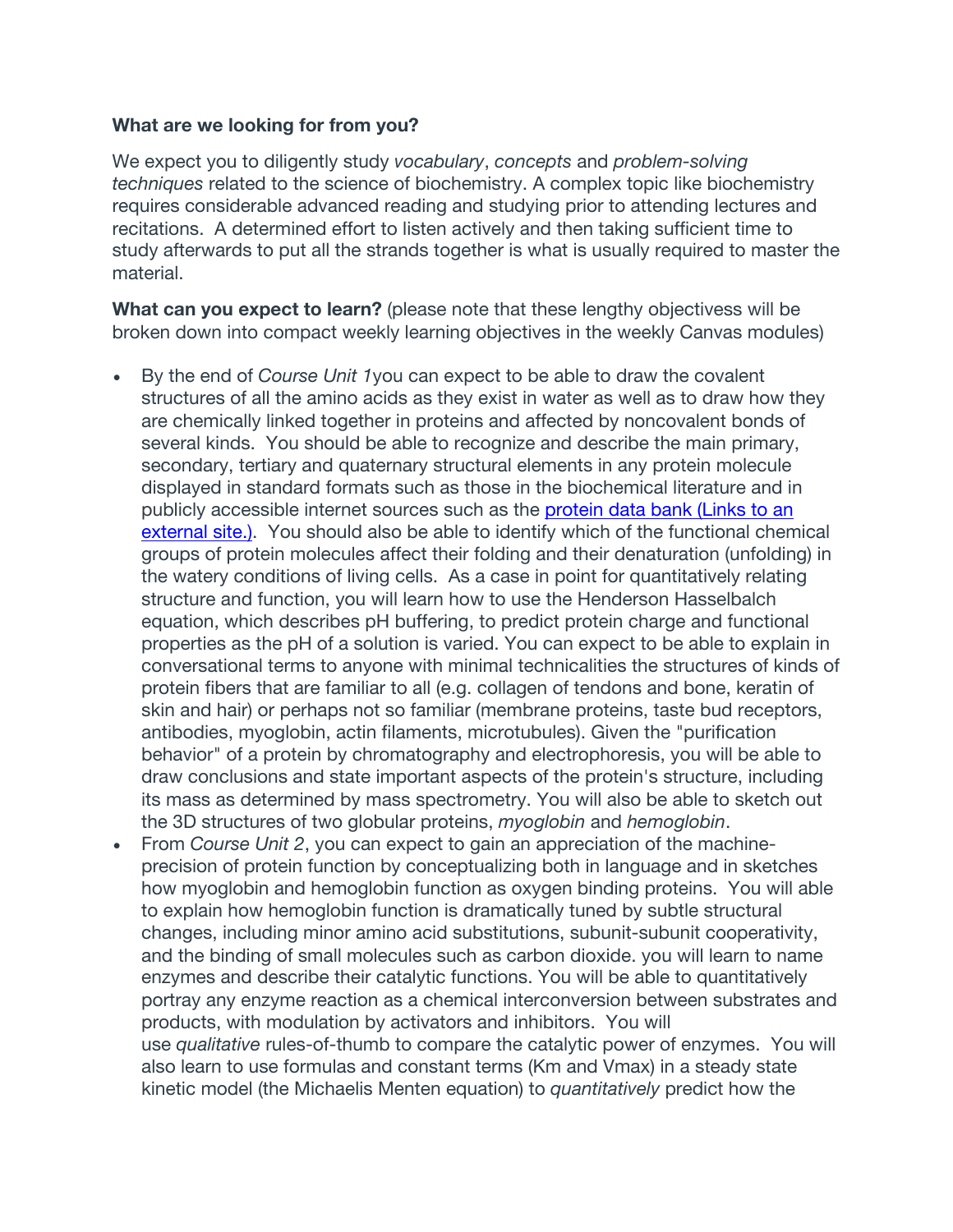speed of an enzyme reaction varies with the concentrations of substrates, products and inhibitors. By studying the mechanisms of a few well-understood enzymes, including those involved in cutting proteins, you will conceptualize which chemical features of an enzyme active site govern the making and breaking of bonds as substrate is turned to product.

• *Course Unit 3* builds from the above concepts toward your understanding of how enzymes are functionally tied together into regulated metabolic pathways. Specifically, you will be able to sketch out pathways to describe how sugar molecules are metabolized by the two centrally important pathways, glycolysis and gluconeogenesis. The knowledge that you will be able to sketch in diagrammatic format will include the ten enzymatic reactions of glycolysis and the paths by which they work in concert in the cytoplasm of all organisms for the purpose of capturing chemical energy from food sugar. From there you will learn to question how various organisms and cells employ glycolysis to serve their varied needs for sugar fuel. By learning to appreciate the important distinction between catabolic and anabolic pathways, you can expect to be able to logically predict when (and why) various tissues such as liver and muscle turn-on and turn-off their specialized pathways of sugar metabolism (including glycolysis, gluconeogenesis, glycogen breakdown, and glycogen synthesis). By studying some examples of enzymes whose reaction is turned on and off according to physiological needs, you will be able to explain how allosteric regulation and regulation by post-translational covalent modification (specifically protein phosphorylation) affect the speed and function of enzymes. You will learn how cell receptors and intracellular proteins pass information to each other in signal transduction cascades, often involving protein kinase. You can expect to be able to trace the flow of several such cascades that are currently well understood. Finally, you will be able to account for the daily variations in our metabolism (between hunger and satiety, for example) by relating hormonal signals in the blood to intracellular signals and switches that operate at the level of protein phosphorylation reactions.

## **UNIVERSITY POLICIES**

The goal of Oregon State University is to provide students with the knowledge, skill and wisdom they need to contribute to society. Our rules are formulated to guarantee each student's freedom to learn and to protect the fundamental rights of others. People must treat each other with dignity and respect in order for scholarship to thrive. Behaviors that are disruptive to teaching and learning will not be tolerated, and will be referred to the Student Conduct Program for disciplinary action. Behaviors that create a hostile, offensive or intimidating environment based on gender, race, ethnicity, color, religion, age, disability, marital status or sexual orientation will be referred to the Affirmative Action Office.

The Department of Biochemistry/Biophysics strictly follows the above university policy on student conduct. Behaviors disruptive to the learning environment will not be tolerated and will be referred to the Office of Student Conduct for disciplinary action.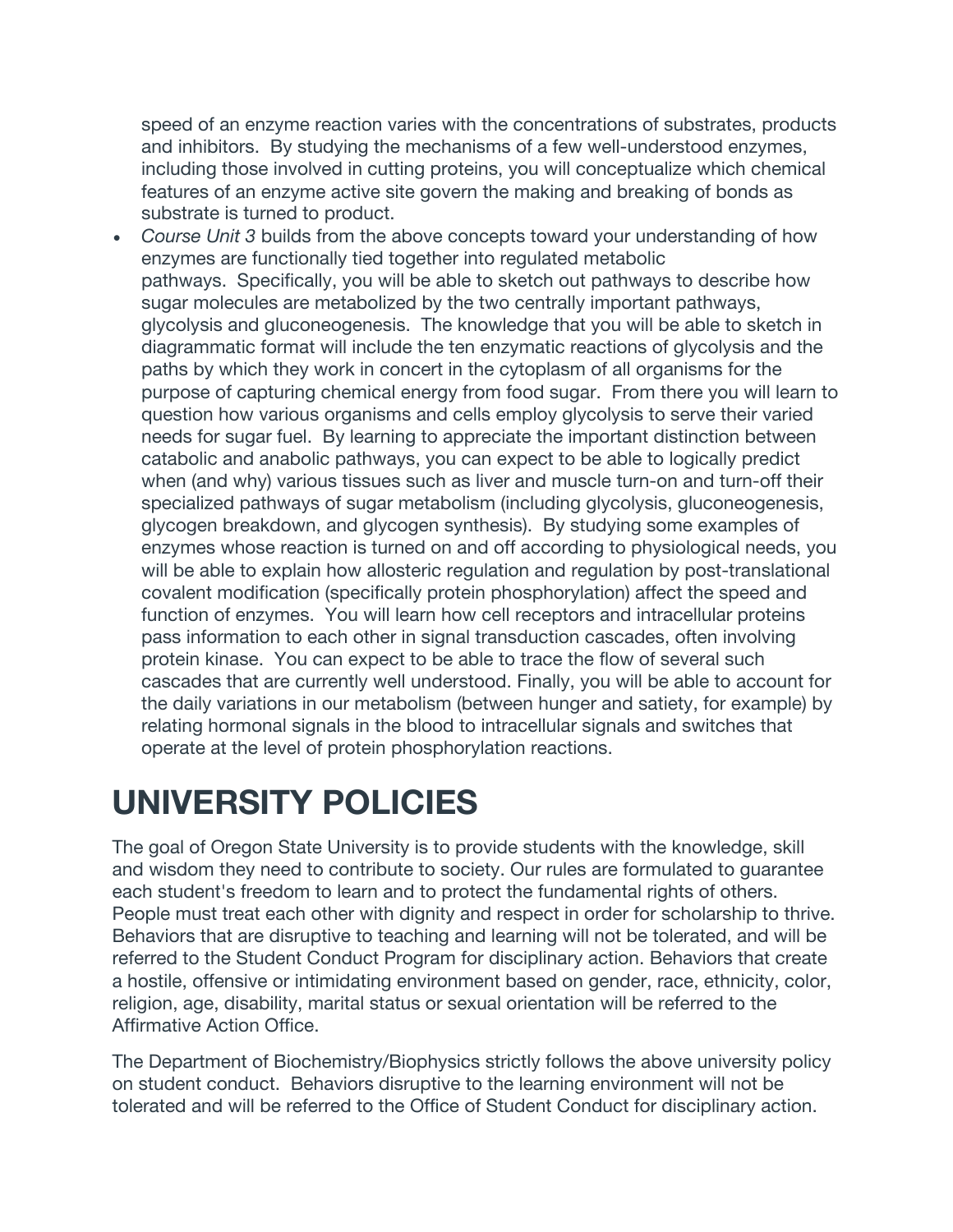Use of cell phones and excessive talking between neighbors is prohibited in the classroom.

#### **Student Conduct Regulations** are described

at http://studentlife.oregonstate.edu/code (Links to an external site.). Students are expected to be honest and ethical in their academic work. Cheating or plagiarism by students is subject to the disciplinary process outlined in the regulations. Dishonesty is defined as an intentional act of deception in one of the following areas:

- cheating- use or attempted use of unauthorized materials, information or study aids
- fabrication- falsification or invention of any information
- assisting- helping another commit an act of academic dishonesty
- tampering- altering or interfering with evaluation instruments and documents
- plagiarism- representing the words or ideas of another person as one's own

**Accommodations for students with disabilities** are determined and approved by Disability Access Services (DAS). If you, as a student, believe you are eligible for accommodations but have not obtained approval please contact DAS immediately at 541-737-4098 or at http://ds.oregonstate.edu (Links to an external site.). DAS notifies students and faculty members of approved academic accommodations and coordinates implementation of those accommodations. While not required, students and faculty members are encouraged to discuss details of the implementation of individual accommodations."

**Reach Out for Success:** University students encounter setbacks from time to time. If you encounter difficulties and need assistance, it's important to reach out. Consider discussing the situation with an instructor or academic advisor. Learn about resources that assist with wellness and academic success at oregonstate.edu/ReachOut (Links to an external site.). If you are in immediate crisis, please contact the Crisis Text Line by texting OREGON to 741-741 or call the National Suicide Prevention Lifeline at 1-800- 273-TALK (8255)

## **OSU COVID POLICES**

To contribute to the health and safety of all OSU community members during the ongoing COVID-19 pandemic, and to align with federal and state regulations, executive orders, and guidance, the university has adopted two policies all community members are expected to observe:

Policy on Face Coverings in Public and Common Settings (https://policy.oregonstate.edu/UPSM/04-041\_COVID19\_face\_covering) (Links to an external site.)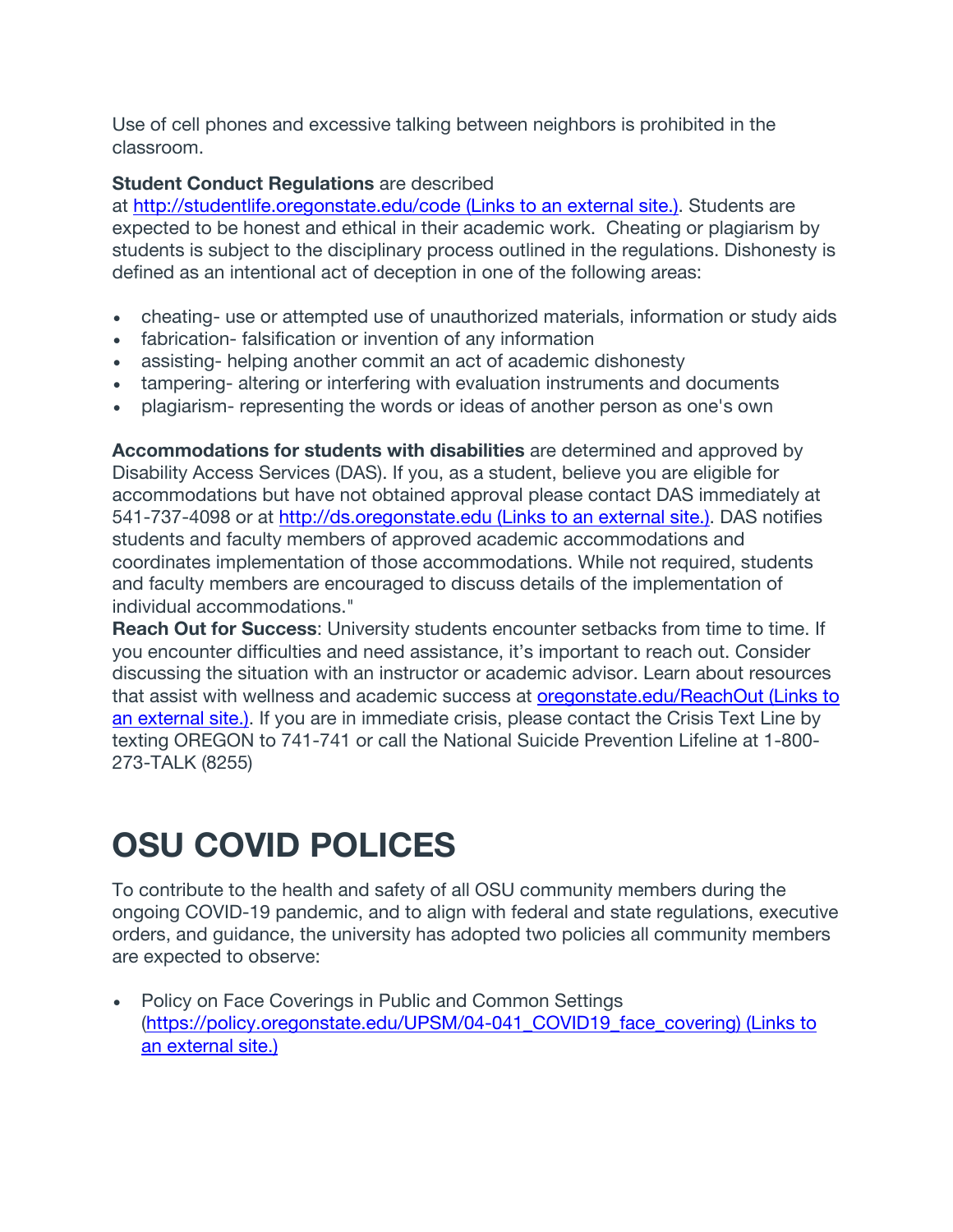This policy requires faculty, staff, students and visitors across all OSU locations to use masks or cloth face coverings, or an appropriate alternative, when in enclosed OSU public and common areas, unless an exception is met; and

• Policy on Physical Distancing During Covid-19 Pandemic (https://policy.oregonstate.edu/UPSM/04-040\_covid19\_social\_distancing (Links to an external site.))

This policy requires faculty, staff, students and visitors across all OSU locations to maintain six-feet of physical distance between others when in enclosed OSU public and common areas, unless an exception is met.

Please review and familiarize yourself with these policies and supplemental guidance (https://covid.oregonstate.edu/sites/covid.oregonstate.edu/files/face\_covering\_guidan ce\_6-3-20.pdf (Links to an external site.)).

Thank you for contributing to the health and safety of the community. If you have questions about these policies, please contact me or you may submit further inquiries to the Coronavirus Question form

(https://oregonstate.qualtrics.com/jfe/form/SV\_cTpAHJzw4P3zyQd (Links to an external site.)).

#### **COURSE POLICIES RELATED TO SYNCHRONOUS ZOOM ATTENDANCE**

#### **Zoom Classroom Norms**

We invite everyone to participate in our scheduled synchronous lectures and recitations in Zoom. The recitations will hopefully be interactive with your participation; it is really not practical for our lectures (with up to 400 in attendance) to be as interactive.

Student-to-student interaction in recitations is highly valued and encouraged. To ensure that small group assignments in breakout rooms are productive and beneficial to everyone's learning, please follow the lead of the TA's and LA's who are managing the recitations. Practice these widely accepted rules of social behavior:

- Listen actively to the viewpoints of group members; listen more than you talk, encourage equal participation.
- Practice reflective listening; restate and clarify what a group member is saying.
- Use academic and professional language to communicate your answers/contribution to group task.
- Have a positive attitude; provide constructive feedback to group members' viewpoints.
- Weigh the feedback from peers; don't reject it immediately.
- Do not be a passive observer; motivate, and help the group to reach an accurate consensus on the group task/product.